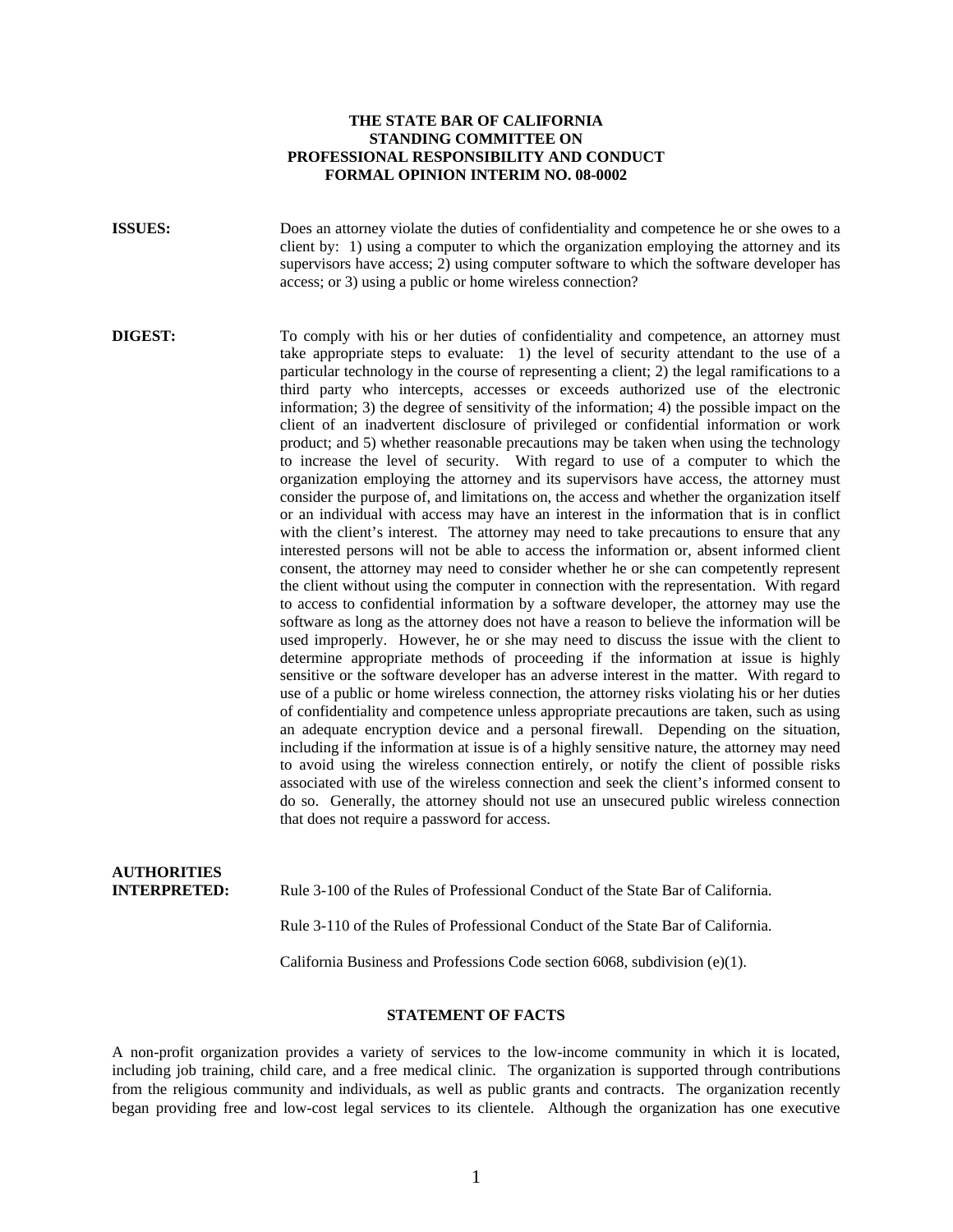director, each of the units operates independently and has a separate unit head. Attorney A, who has been practicing law for two years, was hired by the organization to assist low-income community members with legal issues. He reports to Attorney B, who is the unit head for the legal services unit. Attorney A uses a laptop computer provided by the organization, which includes software necessary to his practice. The computer provided by the organization is subject to the organization's access as a matter of course, pursuant to notices received at the time of his hire, for routine maintenance and monitoring by appropriate personnel to ensure that the computer and software are not being used for accessing improper websites or other personal use. Any unauthorized access by employees of the organization or unauthorized use of the data obtained during the course of such maintenance or monitoring is expressly prohibited. Attorney B, as Attorney A's supervisor, is also permitted access to Attorney A's computer to review the substance of his work and related communications. In addition, the licenses for the software provide that, as a condition of use, the software developer is permitted to obtain certain data from the computer to assist it in troubleshooting and to enable it to provide offers and services tailored to the user.

Client X has asked for Attorney A's advice regarding a potential claim for damage to her property against a public figure in the community. Attorney A works in a large, open room in the legal services unit of the organization, and all unit heads have access privileges to the non-profit organization's records for operational purposes only. To ensure that no one at the non-profit organization observes his research concerning Client X's claim, Attorney A takes his laptop computer to the local coffee shop and accesses a public wireless Internet connection to conduct legal research on the matter and email Client X. He also takes the laptop computer home to conduct the research and email Client X from his personal wireless system.

#### **DISCUSSION**

Due to the ever-evolving nature of technology and its integration in virtually every aspect our daily lives, attorneys are faced with an ongoing responsibility of evaluating the level of security of technology that has increasingly become an indispensable tool in the practice of law. The Committee's own research – including conferring with computer security experts – causes it to understand that, without appropriate safeguards (such as firewalls, secure username/password combinations, and encryption), data transmitted wirelessly can be intercepted and read with increasing ease. Unfortunately, guidance to attorneys in this area has not kept pace with technology. Rather than engage in a technology-by-technology analysis, which would likely become obsolete shortly, this opinion sets forth the general analysis that an attorney should undertake when considering use of a particular form of technology.

## **1. The Duty of Confidentiality**

 $\overline{a}$ 

In California, attorneys have an express duty "[t]o maintain inviolate the confidence, and at every peril to himself or herself to preserve the secrets, of his or her client."<sup>1</sup> (Bus. & Prof. Code, § 6068, subd. (e)(1).) This duty arises from the relationship of trust between an attorney and a client and, absent the informed consent of the client to reveal such information, the duty of confidentiality has very few exceptions. (Rules Prof. Conduct, rule 3-100 & discussion ["[A] member may not reveal such information except with the consent of the client or as authorized or required by the State Bar Act, these rules, or other law."[.)<sup>2/</sup>

Unlike Rule 1.6 of the Model Rules of Professional Conduct ("MRPC"), the exceptions to the duty of confidentiality under rule 3-100 do not expressly include disclosure "impliedly authorized in order to carry out the representation." (MRPC, Rule 1.6.) Nevertheless, the absence of such language in the California Rules of Professional Conduct does not prohibit an attorney from using postal or courier services, telephone lines, or other modes of communication beyond face-to-face meetings, in order to effectively carry out the representation. There is a distinction between

<sup>1/ &</sup>quot;Secrets" include "[a]ny 'information gained in the professional relationship that the client has requested be held inviolate or the disclosure of which would be embarrassing or would likely be detrimental to the client.'" (Cal. State Bar Formal Opn. No. 1981-58.)

 $2^{\prime}$  Unless otherwise indicated, all future references to rules in this opinion will be to the Rules of Professional Conduct of the State Bar of California.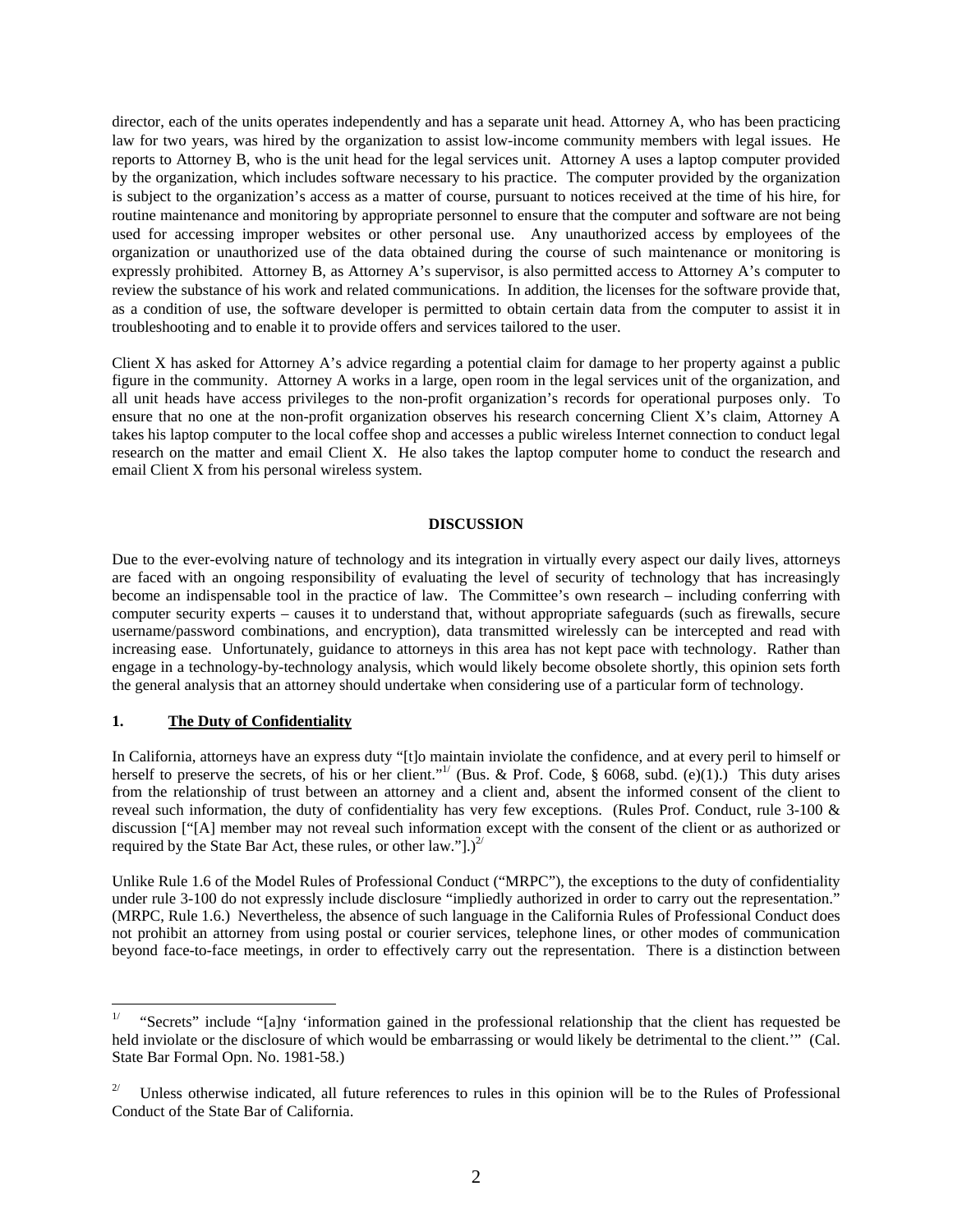actually disclosing confidential information to a third party for purposes ancillary to the representation, $3/$  on the one hand, and using appropriate secure technology provided by a third party as a method of communicating with the client or researching a client's matter, on the other hand.

Section 952 of the California Evidence Code, defining "confidential communication between client and lawyer" for purposes of application of the attorney-client privilege, includes disclosure of information to third persons "to whom disclosure is reasonably necessary for the transmission of the information or the accomplishment of the purpose for which the lawyer is consulted." (Evid. Code, § 952.) While the duty to protect confidential client information is broader in scope than the attorney-client privilege,  $4/$  the underlying principle remains the same, namely, that transmission of information through a third party reasonably necessary for purposes of the representation should not be deemed to have destroyed the confidentiality of the information. (See Cal. State Bar Formal Opn. No. 2003-161 [repeating the Committee's prior observation "that the duty of confidentiality and the evidentiary privilege share the same basic policy foundation: to encourage clients to disclose all possibly pertinent information to their attorneys so that the attorneys may effectively represent the clients' interests."].) Pertinent here, the manner in which an attorney acts to safeguard confidential client information is governed by the duty of competence, and determining whether a third party has the ability to access and use confidential client information in a manner that is unauthorized by the client is a subject that must be considered in conjunction with that duty.

# **2. The Duty of Competence**

 $\overline{a}$ 

Rule 3-110(A) prohibits the intentional, reckless or repeated failure to perform legal services with competence. Pertinent here, "competence" may apply to an attorney's diligence and learning with respect to handling a matter for a client. (Rules Prof. Conduct, rule 3-110(B).) The duty of competence also applies to an attorney's "duty to supervise the work of subordinate attorney and non-attorney employees or agents." (Discussion to rule 3-110.)

With respect to acting competently to preserve confidential client information, the comments to Rule 1.6 of the  $MRPC<sup>5/</sup>$  provide:

[16] A lawyer must act competently to safeguard information relating to the representation of a client against inadvertent or unauthorized disclosure by the lawyer or other persons who are participating in the representation of the client or who are subject to the lawyer's supervision. See Rules 1.1, 5.1 and 5.3.

[17] When transmitting a communication that includes information relating to the representation of a client, the lawyer must take reasonable precautions to prevent the information from coming into the hands of unintended recipients. This duty, however, does not require that the lawyer use special security measures if the method of communication affords a reasonable expectation of privacy. Special circumstances, however, may warrant special precautions. Factors to be considered in determining the reasonableness of the lawyer's expectation of confidentiality include the sensitivity of the information and the extent to which the privacy of the communication is

In this regard, compare Cal. State Bar Formal Opn. No. 1971-25 (use of an outside data processing center without the client's consent for bookkeeping, billing, accounting and statistical purposes, if such information includes client secrets and confidences, would violate section 6068, subdivision (e)), with Los Angeles County Bar Assn. Formal Opn. No. 374 (concluding that in most circumstances, if protective conditions are observed, disclosure of client's secrets and confidences to a central data processor would not violate section 6068(e) and would be the same as disclosures to non-lawyer office employees).

The duty of confidentiality applies to all information gained in the course of the attorney-client relationship, regardless of the source, if the client has asked that the information be kept secret or if disclosure would likely harm or embarrass the client. (*Goldstein v. Lees* (1975) 46 Cal.App.3d 614, 621, fn. 5 [120 Cal.Rptr. 253]; Cal. State Bar Formal Opn. Nos. 2003-161, 1993-133, 1986-87, and 1981-58.)

 $5/$  In situations where California authorities do not address the particular conduct at issue, courts may look to the MRPC for an appropriate standard. (*City & County of San Francisco v. Cobra Solutions, Inc.* (2006) 38 Cal. 4th 839, 852 [43 Cal.Rptr.3d 771]; *In re National Mortgage Equity Corp. Mortgage Pool Certificates Sec. Litig.* (C.D. Cal. 1988) 120 F.R.D. 687, 690-691.)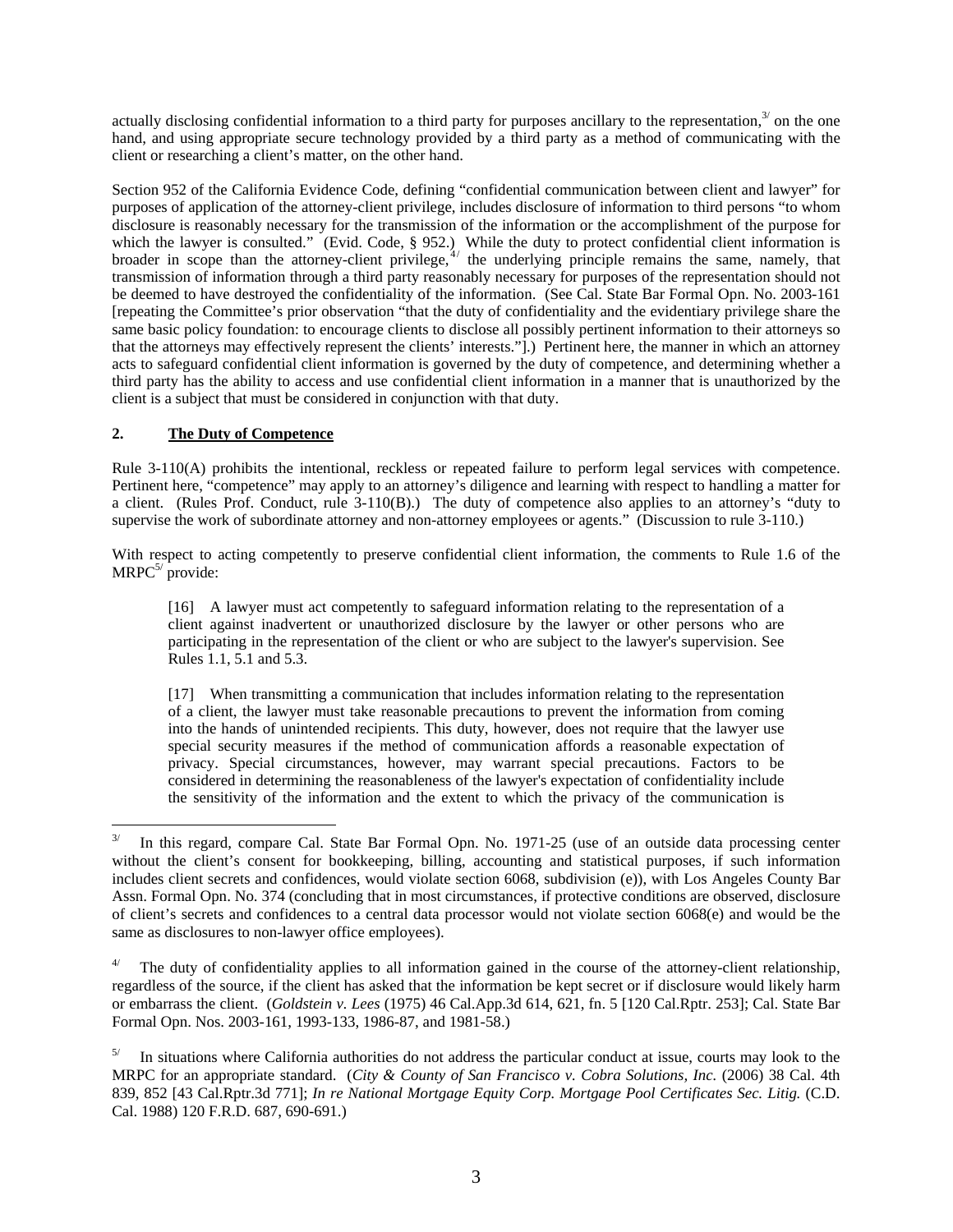protected by law or by a confidentiality agreement. A client may require the lawyer to implement special security measures not required by this Rule or may give informed consent to the use of a means of communication that would otherwise be prohibited by this Rule.

(MRPC, cmts. 16 & 17 to Rule 1.6.) In this regard, the duty of competence includes taking appropriate steps to ensure both that secrets and privileged information of a client remain confidential and that the attorney's handling of such information does not result in a waiver of any privileges or protections.

Therefore, before using a certain technology, an attorney should consider the following:

- a) The attorney's ability to assess the level of security afforded by the technology, including without limitation:
	- i) Consideration of how the particular technology differs from other media use. For example, while one court has stated that, "[u]nlike postal mail, simple email generally is not 'sealed' or secure, and can be accessed or viewed on intermediate computers between the sender and recipient (unless the message is encrypted)" (*American Civil Liberties Union v. Reno* (1997) 521 U.S. 844 [117 S.Ct. 2329]), most bar associations have taken the position that the risks of a third party's unauthorized review of email (whether by interception or delivery to an unintended recipient) are similar to the risks that confidential client information transmitted by standard mail service will be opened by any of the many hands it passes through on the way to its recipient or will be misdirected (see, e.g., ABA Formal Opn. No. 99-  $413<sup>6</sup>$  [concluding that attorneys have a reasonable expectation of privacy in email communications, even if unencrypted, "despite some risk of interception and disclosure"]; Los Angeles County Bar Assn. Formal Opn. No. 514 ["Lawyers are not required to encrypt e-mail containing confidential client communications because e-mail poses no greater risk of interception and disclosure than regular mail, phones or faxes."]; Orange County Bar Assn. Formal Opn. No. 97-0002 [concluding use of encrypted email is encouraged, but not required].) (See also *City of Reno v. Reno Police Protective Assn.* (2003) 118 Nev. 889, 897-898 [concluding "that a document transmitted by e-mail is protected by the attorney-client privilege as long as the requirements of the privilege are met."].)
	- ii) Limitations on who is permitted to monitor the use of the technology, to what extent and on what grounds. For example, if an employer or a license to use certain software or a technology service includes a required authorization to allow a third party access to information related to the attorney's use of the technology, the attorney must confirm that the terms of the authorization do not permit the third party to disclose confidential client information to others or use such information for any purpose other than to ensure the functionality of the software or that the technology is not being used for an improper purpose. Further, if the information may be monitored by a third party or an attorney's employer with interests potentially or actually in conflict with the client, then the attorney should not use the technology for the representation, absent informed consent by the client or the ability to employ safeguards to prevent the third party's or employer's access to confidential client information. In such a situation, the attorney also should consider whether he or she can competently represent the client without the technology.

Many attorneys, as with a large contingent of the general public, do not possess much, if any, technological savvy. Although the Committee does not believe that attorneys must develop a mastery of the security features and deficiencies of each technology available, the duties of confidentiality and competence that attorneys owe to their clients do require a basic understanding of the electronic protections afforded by the technology they use in their practice. If the attorney lacks the necessary competence to assess the security of the technology, he or she must seek additional information or consult with someone who possesses the necessary knowledge, such as an information technology

 $\overline{a}$ 

 $6/$  The ABA Committee on Ethics and Professional Responsibility reviewed state bar ethics opinions across the country and determined that, as attorneys' understanding of technology has improved, the opinions generally have transitioned from concluding that use of Internet email violates confidentiality obligations to concluding that use of unencrypted Internet email is permitted without express client consent. (ABA Formal Opn. No. 99-413 [detailing various positions taken in state ethics opinions from Alaska, Washington D.C., Kentucky, New York, Illinois, North Dakota, South Carolina, Vermont, Pennsylvania, Arizona, Iowa and North Carolina].)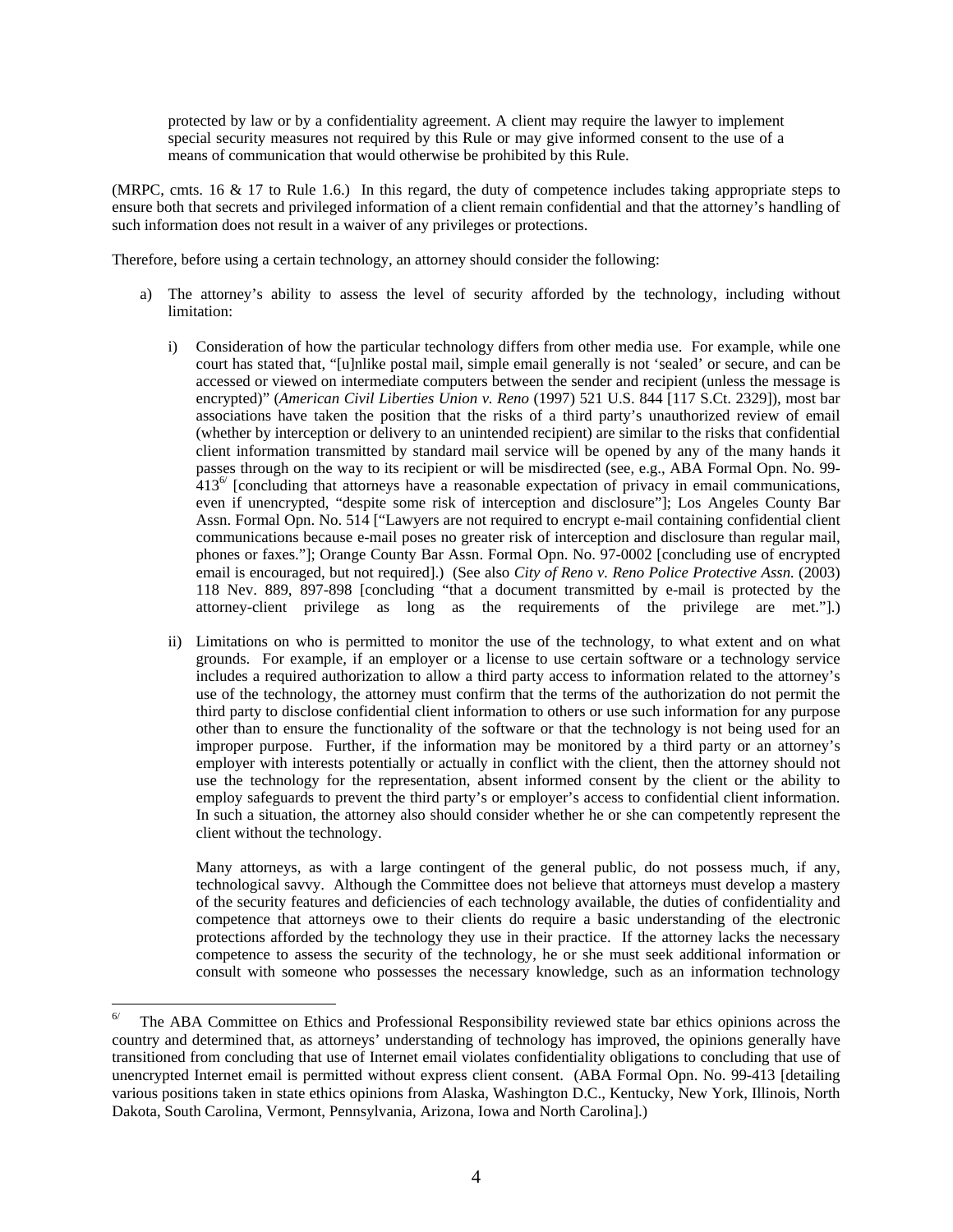consultant.<sup>7/</sup> (Cf. Rules Prof. Conduct, rule 3-110(C) ["If a member does not have sufficient learning and skill when the legal service is undertaken, the member may nonetheless perform such services competently by 1) associating with or, where appropriate, professionally consulting another lawyer reasonably believed to be competent, or 2) by acquiring sufficient learning and skill before performance is required."].)

- b) Legal ramifications of intercepting, accessing or exceeding authorized use of electronic information. The fact that a third party could be subject to criminal charges or civil claims for intercepting, accessing or engaging in unauthorized use of confidential client information favors an expectation of privacy with respect to a particular technology. (See, e.g., 18 U.S.C. § 2510 et seq. [Electronic Communications Privacy Act of 1986]; 18 U.S.C. § 1030 et seq. [Computer Fraud and Abuse Act]; Pen. Code, § 502(c) [making certain unauthorized access to computers, computer systems and computer data a criminal offense]; Cal. Pen. Code, § 629.86 [providing a civil cause of action to "[a]ny person whose wire, electronic pager, or electronic cellular telephone communication is intercepted, disclosed, or used in violation of [Chapter 1.4 on Interception of Wire, Electronic Digital Pager, or Electronic Cellular Telephone Communications]."]; *Quon v. Arch Wireless Operating Co.* (C.D.Cal. 2004) 309 F.Supp.2d 1204, 1210-1211 [invasion of privacy claim under California Constitution stated where provider of pager service released police officers' electronic text messages to city officials]; *eBay, Inc. v. Bidder's Edge, Inc.* (N.D.Cal. 2000) 100 F.Supp.2d 1058, 1070 [in case involving use of web crawlers that exceeded plaintiff's consent, court stated "[c]onduct that does not amount to a substantial interference with possession, but which consists of intermeddling with or use of another's personal property, is sufficient to establish a cause of action for trespass to chattel."].)
- c) The degree of sensitivity of the information. The greater the sensitivity of the information, the less risk an attorney should take with technology. If the information is of a highly sensitive nature and there is a risk of disclosure when using a particular technology, the attorney should consider alternatives unless the client provides informed consent.<sup>8</sup> Likewise, if another person may have access to the communications transmitted between the attorney and the client (or others necessary to the representation) and may have an interest in the information being disclosed that is in conflict with the client's interest, such as the attorney's internet service provider who is adverse to the client, the attorney should take precautions to ensure that the person will not be able to access the information or should avoid using the technology.
- d) Possible impact on the client of an inadvertent disclosure of privileged or confidential information or work product, including possible waiver of the privileges.<sup>9/</sup> Section  $917(a)$  of the California Evidence Code provides that "a communication made in confidence in the course of the lawyer-client, physician-patient, psychotherapist-patient, clergy-penitent, husband-wife, sexual assault counselor-victim, or domestic violence counselor-victim relationship … is presumed to have been made in confidence and the opponent of the claim of privilege has the burden of proof to establish that the communication was not confidential." (Evid. Code, § 917(a).) Significantly, subsection (b) of section 917 states that such a communication "does not lose its privileged character for the sole reason that it is communicated by electronic means or because persons involved in the delivery, facilitation, or storage of electronic communication may have access to the content of the communication." (Evid. Code, § 917(b). See also Penal Code, § 629.80 ["No otherwise privileged communication intercepted in accordance with, or in violation of, the provisions of [Chapter 1.4]

 $\overline{a}$ 

Some potential security issues may be more apparent than others. For example, users of unsecured public wireless connections may receive a warning when accessing the connection. However, in most instances, users must take affirmative steps to determine whether the technology is secure.

<sup>8/</sup> For the client's consent to be informed, the attorney should fully advise the client about the nature of the information to be transmitted with the technology, the purpose of the transmission and use of the information, the benefits and detriments that may result from transmission (both legal and nonlegal), and any other facts that may be important to the client's decision. (Los Angeles County Bar Assn. Formal Opn. No. 456.) It is particularly important for an attorney to discuss the risks and potential harmful consequences of using the technology when seeking informed consent. Further, an advance waiver of confidentiality is not per se improper; to the extent the waiver is "informed," it is valid. (Cal. State Bar Formal Opn. No. 1989-115.)

Consideration of evidentiary issues is beyond the scope of this opinion, which addresses only the ethical implications of using certain technologies.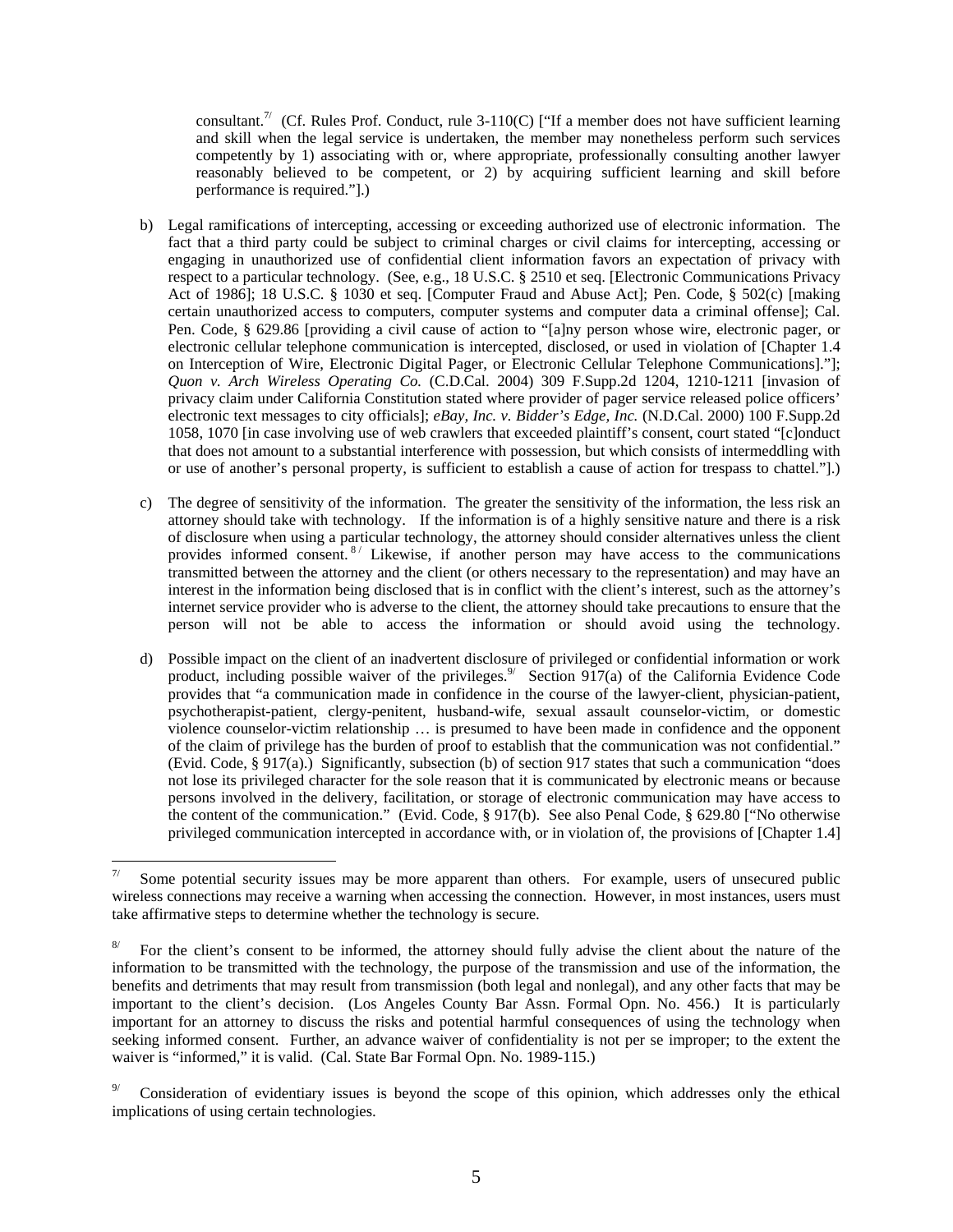shall lose its privileged character."]; 18 U.S.C. § 2517(4) ["No otherwise privileged wire, oral, or electronic communication intercepted in accordance with, or in violation of, the provisions of [18 U.S.C. § 2510 et seq.] shall lose its privileged character."].) While this provision seems to provide a certain level of comfort in using technology for such communications, it is not a complete safeguard. For example, it is possible that, if a particular technology lacks essential security features, use of such a technology could be deemed to have waived these protections. Further, where the attorney-client privilege is at issue, failure to use sufficient precautions may be considered in determining intent to disclose,  $10<sup>7</sup>$  but the same analysis does not apply in terms of complying with an attorney's duty of confidentiality. Harm from waiver of attorneyclient privilege is possible depending on if and how the information is used, but harm from disclosure of confidential client information may be immediate as it does not necessarily depend on use or admissibility of the information, including as it does matters which would be embarrassing or would likely be detrimental to the client if disclosed.

- e) Whether reasonable precautions may be taken when using the technology to increase the level of security.<sup>11/</sup> For example, if an attorney can readily employ an encryption device when using public wireless connections and has enabled his or her personal firewall, the risks of unauthorized access may be significantly reduced.<sup>12/</sup> Both of these tools are readily available and relatively inexpensive, and may already be built in to the operating system.
- f) The urgency of the situation. If use of the technology is necessary to address an imminent situation or exigent circumstances and other alternatives are not reasonably available, it may be reasonable in limited cases for the attorney to do so without taking additional precautions.

# **3. Application to Fact Pattern**13/

 $\overline{a}$ 

In applying these factors to Attorney A's situation, the Committee does not believe that Attorney A would violate his duties of confidentiality or competence to Client X by using the laptop computer because the organization's authorized access is expressly limited to routine maintenance and monitoring to ensure that the computer and software are not being used for accessing improper websites or other personal use. Although the organization contains units that do not perform legal services, access is limited to certain individuals who perform the required tasks and, therefore, their review would be no different than review by information technology or administrative employees of law firms. However, Attorney A should confirm that the personnel have been appropriately instructed regarding client confidentiality and are supervised in accordance with rule 3-110. (See *Crane v. State Bar* (1981) 30 Cal.3d 117, 123 [177 Cal.Rptr. 670] ["An attorney is responsible for the work product of his employees which is performed pursuant to his direction and authority."]; *In re Complex Asbestos Litig.* (1991) 232 Cal.App.3d 572, 588 [283 Cal.Rptr. 732] [discussing law firm's ability to supervise employees and ensure they protect client confidences]; Cal. State Bar Formal Opn. No. 1979-50 [discussing lawyer's duty to explain to employee what obligations exist with respect to confidentiality].)

Due to the interest or curiosity others outside the legal services unit may express in a claim against a public figure, Attorney A should take steps at the outset to ensure that the other unit heads' access privileges to the information on Attorney A's laptop computer are restricted during the representation of Client X, or take appropriate precautions to

As a practical matter, attorneys also should use appropriate confidentiality labels and notices when transmitting confidential or privileged client information.

<sup>&</sup>lt;sup>11/</sup> Attorneys should employ similar precautions to protect confidential information when in public, such as ensuring that the person sitting in the adjacent seat on an airplane cannot see the computer screen or moving to a private location before discussing confidential information on a mobile phone.

Similarly, this Committee has stated that if an attorney is going to maintain client documents in electronic form, he or she must take reasonable steps to strip any metadata containing confidential information of other clients before turning such materials over to a current or former client or his or her new attorney. (See Cal. State Bar Formal Opn. 2007-174.)

 $13/$  In this opinion we are applying the factors to the use of computers. Use of other electronic devices would require similar considerations.